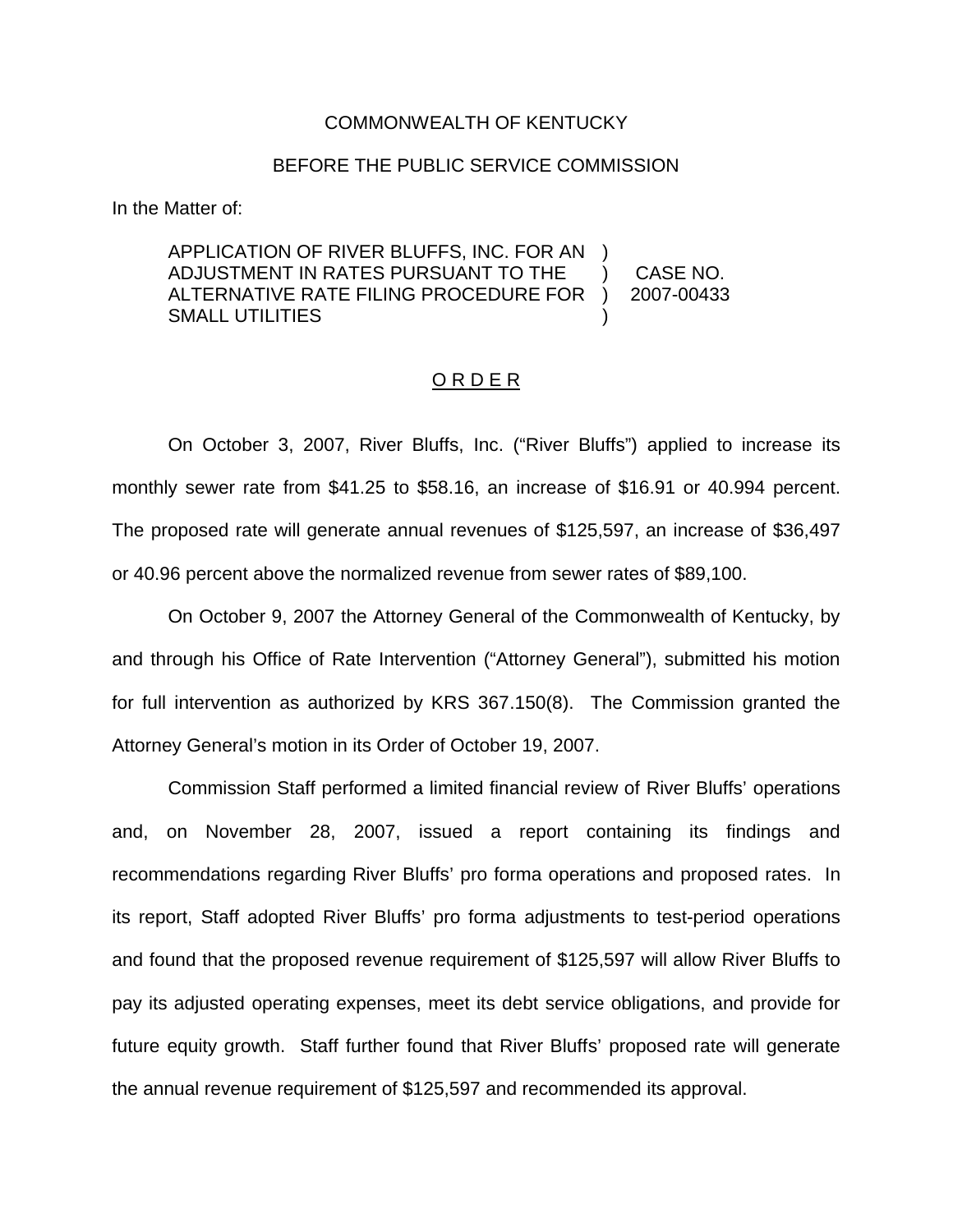All parties were directed to file written comments upon Staff's findings and recommendations or to request a conference or hearing no later than December 12, 2007. As of this date, no parties have submitted comments or objections or requested a hearing.

The Commission, having considered the evidence of record and being otherwise sufficiently advised, finds that:

1. The recommendations and findings contained in the Staff Report are supported by the evidence of record and are reasonable.

2. River Bluffs' proposed sewer rate will produce annual revenues of \$125,597.

IT IS THEREFORE ORDERED that:

1. The recommendations and findings contained in the Staff Report are adopted and incorporated by reference into this Order as if fully set out herein.

2. River Bluffs' proposed sewer rate, which is set forth in Appendix A, is approved for service rendered by River Bluffs on and after the date of this Order.

3. Within 30 days of the date of this Order, River Bluffs shall file with the Commission its revised tariff setting out the rate approved herein.

4. Three years from the date of this Order, River Bluffs shall file an income statement, along with any pro forma adjustments, in sufficient detail to demonstrate that the rate approved herein is sufficient to meet its operating expenses and annual debt service.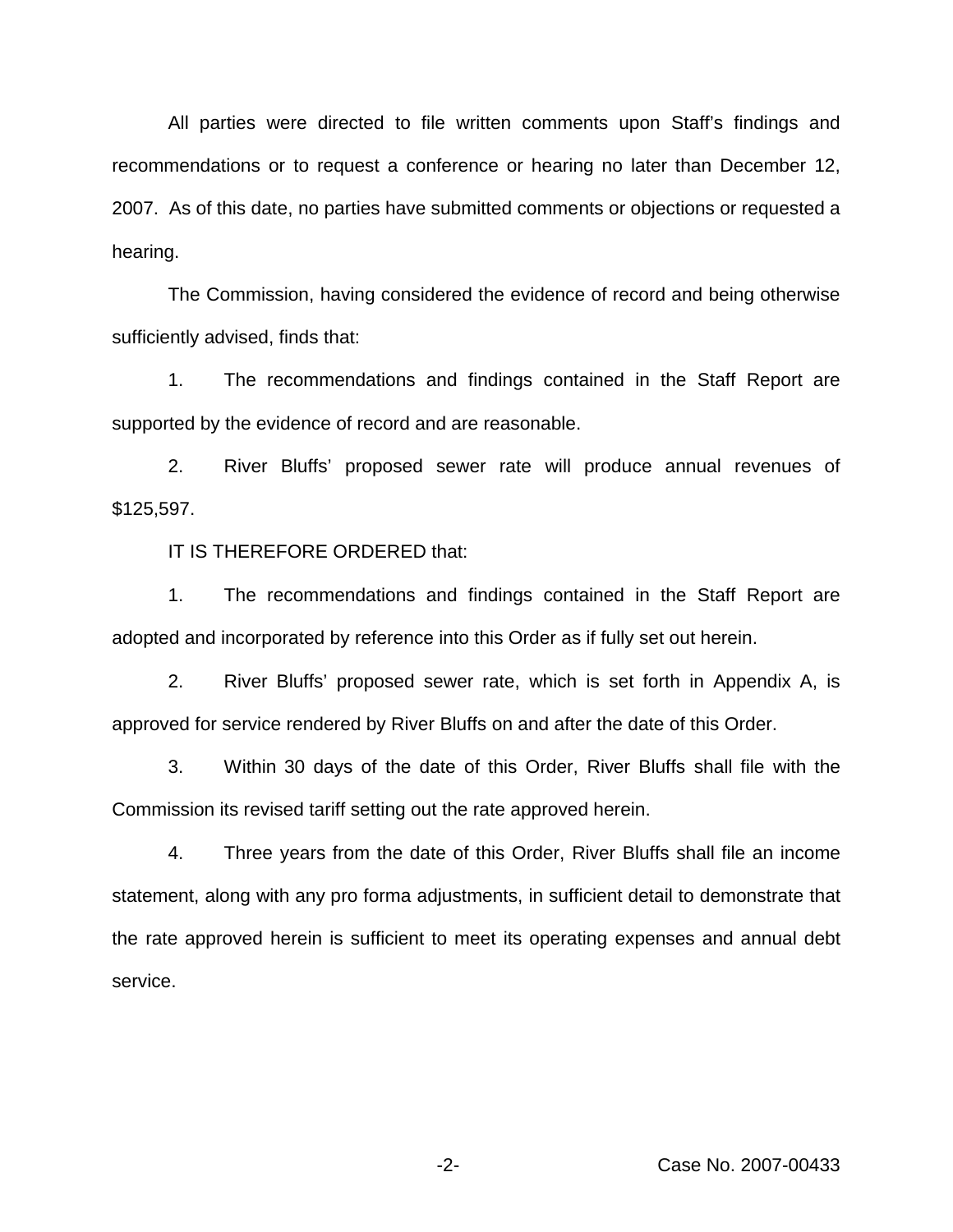Done at Frankfort, Kentucky, this 7<sup>th</sup> day of January, 2008.

By the Commission

ATTEST:

Deputy Executive Director